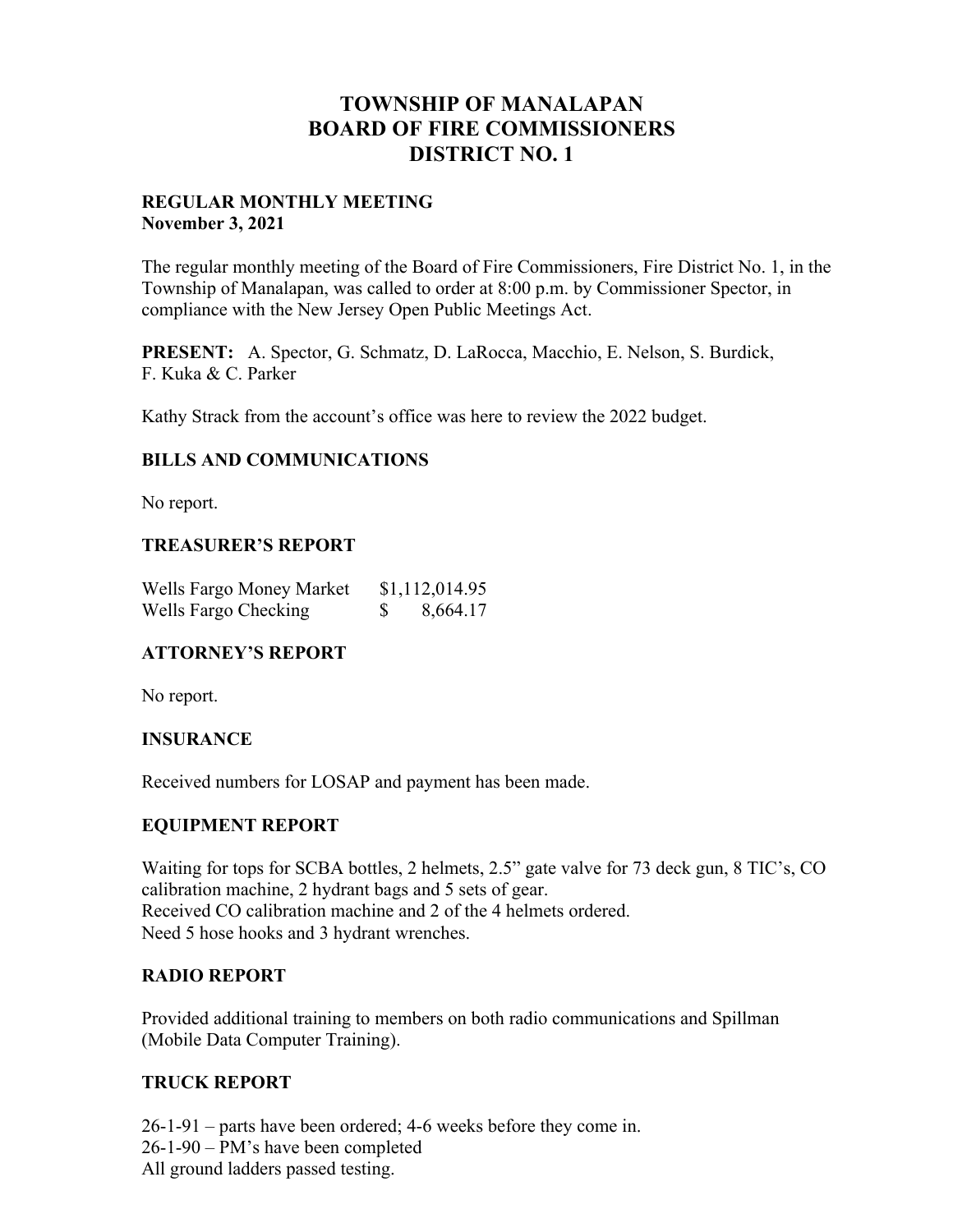### **CHIEF'S REPORT**

Received and provided mutual aid.

Physical deadline came; those that weren't in compliance have been suspended pending their completion.

### **MEMBERSHIP REPORT**

No report.

### **ASSOCIATION REPORT**

Would like to purchase 60 jackets with embroidery; cost is approximately \$80.

### **TRUSTEES' REPORT**

No report.

### **OLD BUSINESS**

See attached.

#### **NEW BUSINESS**

Commissioner LaRocca made a motion to pay all vouchers; this was seconded by Commissioner Macchio. All voted aye.

Commissioner LaRocca made a motion for \$7,700 for repairs to 261-1-91; this was seconded by Commissioner Schmatz. All voted aye.

Commissioner LaRocca made a motion for \$450 to purchase 5 hose hooks; this was seconded by Commissioner Macchio. All voted aye.

Commissioner LaRocca made a motion for \$250 to purchase 3 hydrant wrenches; this was seconded by Commissioner Schmatz. All voted aye.

Commissioner LaRocca made a motion for \$100 to purchase smoke fluid for smoke machine; this was seconded by Commissioner Macchio. All voted aye.

Commissioner LaRocca made a motion not to exceed \$5,000 to purchase 60 jackets; this was seconded by Commissioner Schmatz. All voted aye.

Commissioner Schmatz made a motion not to exceed \$500 to purchase the life watch for Commissioner DiTota; this was seconded by Commissioner Schmatz. All voted aye.

Meeting opened to the public at 8:57 p.m.

A motion was made by Commissioner Spector to adjourn; it was seconded by Commissioner LaRocca and all voted aye.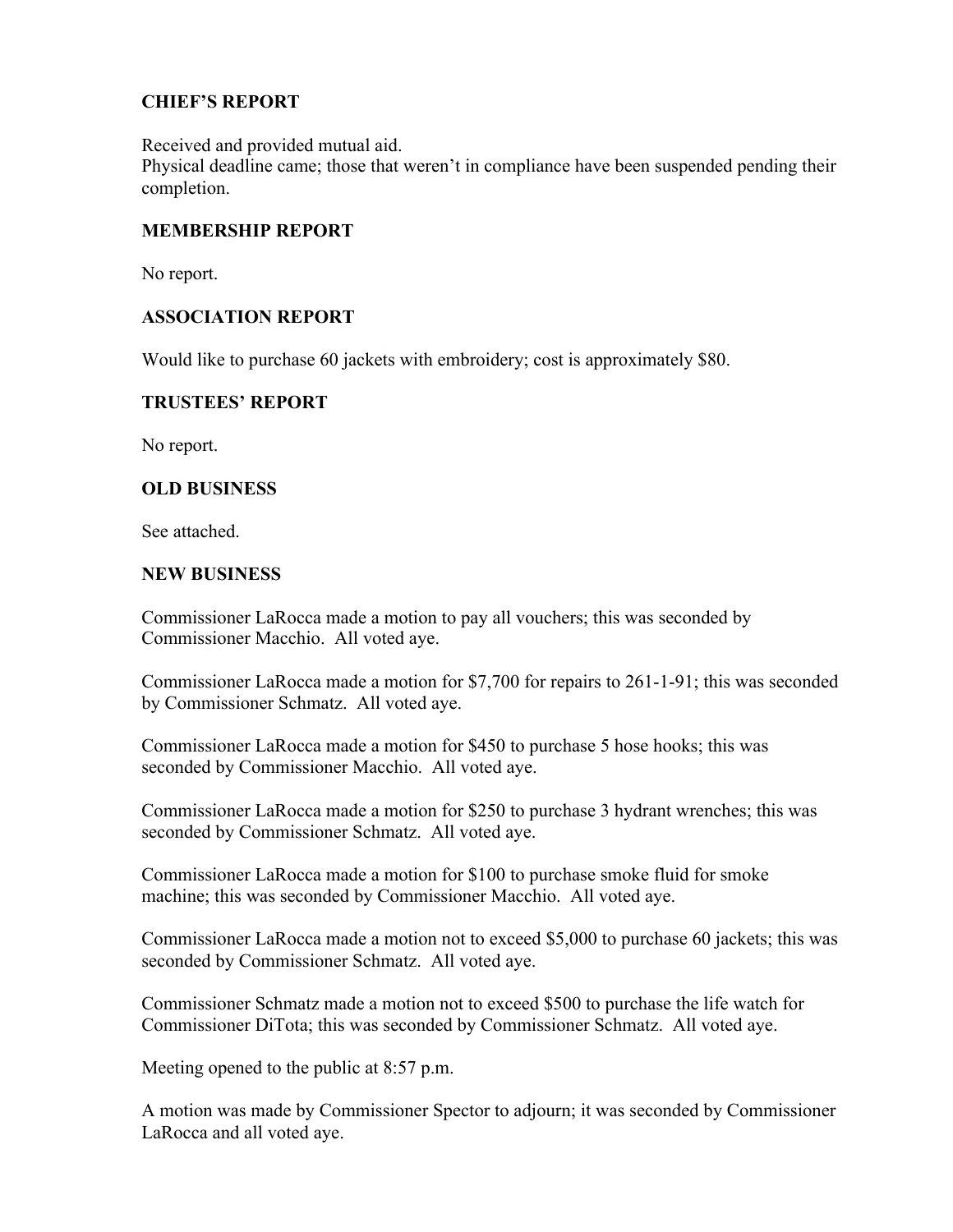Meeting adjourned at 8:59 p.m.

Respectfully submitted, George Schmatz, Treasurer